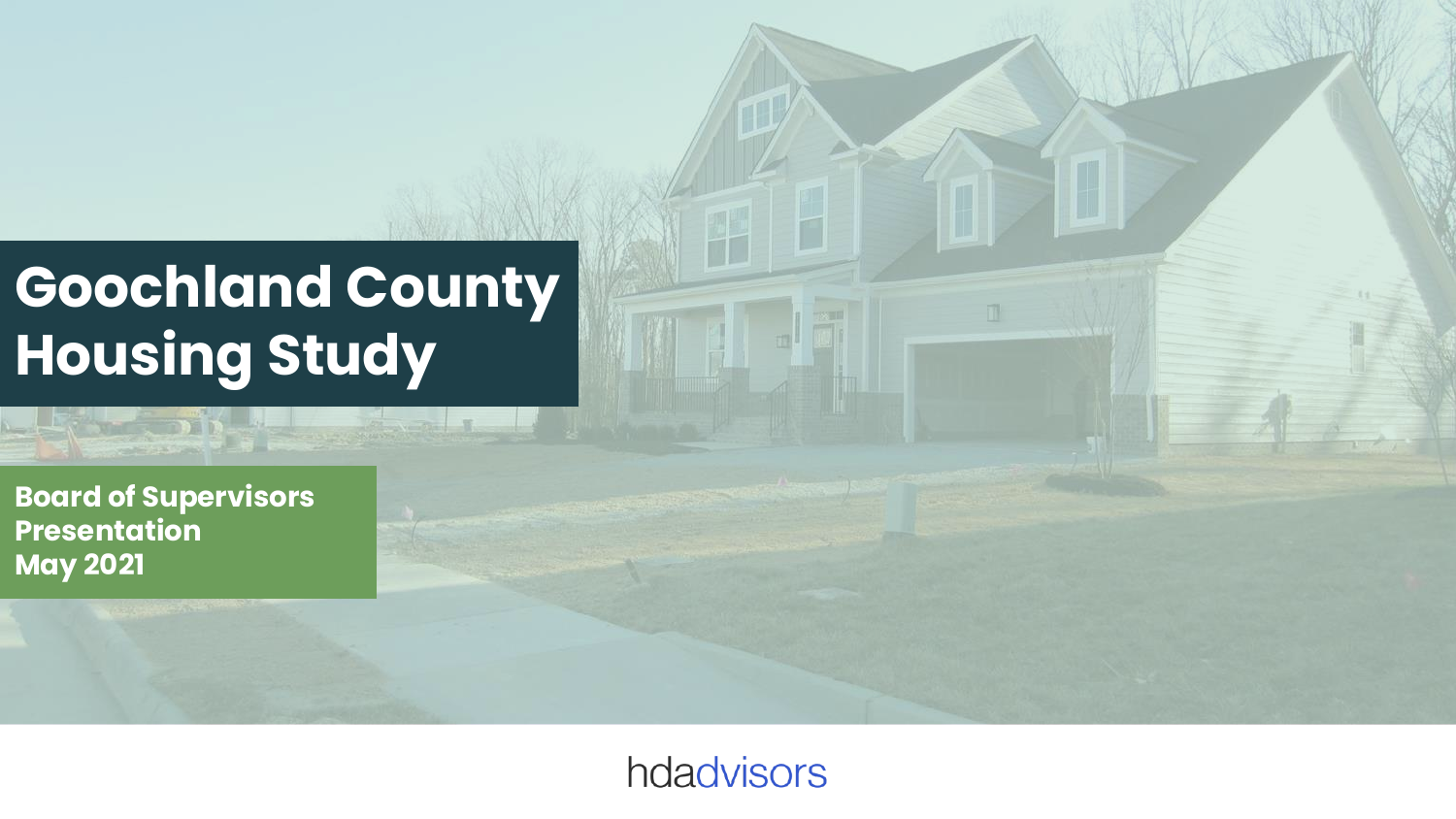# **Housing GVA Members**

#### **GoochlandCares**

Sally Graham Carol Dunlap

**Virginia Department of Health** Caitlin Hodge

**Better Housing Coalition** Greta Harris

#### **Goochland County Public Schools**

Debbie White Jeremy Raley

#### **Goochland Habitat for Humanity**

Knight Bowles Joe Morgan

**Goochland Christian Churches Association**  Mike Hennigan

#### **Goochland County**

Todd Kilduff Derek Stamey Kenneth Young Kimberly Jefferson Kendall Tanaka

**Goochland Health Department** Nancy Davis

**Goochland- Powhatan Community Services Board** Stacy Gill

**Goochland NAACP** Wendy Hobbs

**Shrine of the Black Madonna**  Sekou Shabaka

**PlanRVA** Martha Heeter

#### **Richmond Memorial Health Foundation**

Fred Karnas

#### **Community Members**

Manny Alvarez Paul Costello Vernon Fleming James Melton Kerry Crowley

### Housing GVA Study **2 Housing GVA Study** 2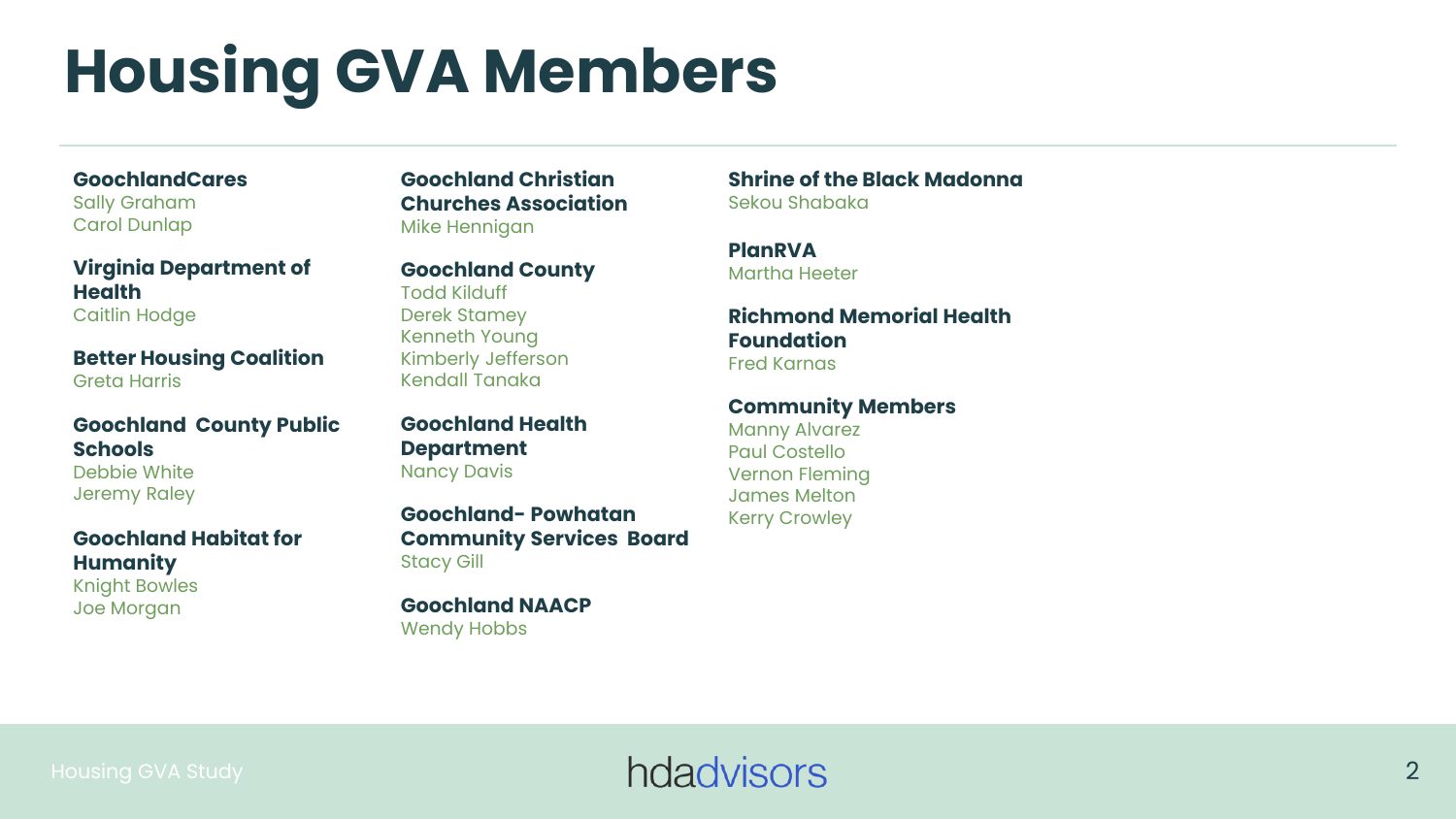# **Project Team** *OUR RECENT WORK*



### **Erica Sims**

Senior Programs Associate





#### hdadvisors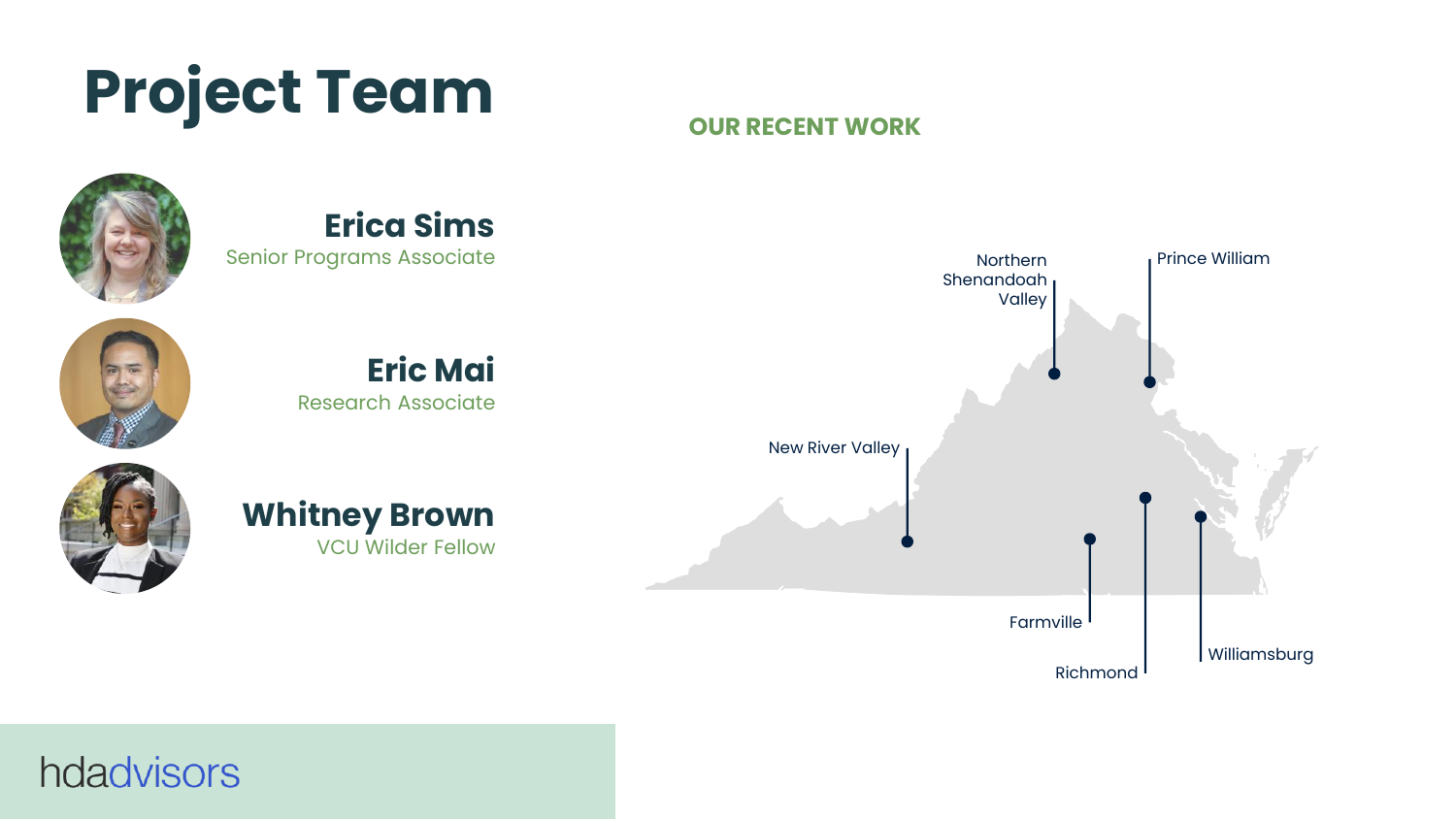## Focus Groups + Interviews

## Community Survey

## Data & Market Analysis

## Recommendations

# **Findings**

## Housing GVA Study **4.1 Manual Study 1.1 Manual Study 1.1 Manual Study 1.1 Manual Study 1.1 Manual Study 1.1 Manual Study 1.1 Manual Study 1.1 Manual Study 1.1 Manual Study 1.1 Manual Study 1.1 Manual Study 1.1 Manual Study**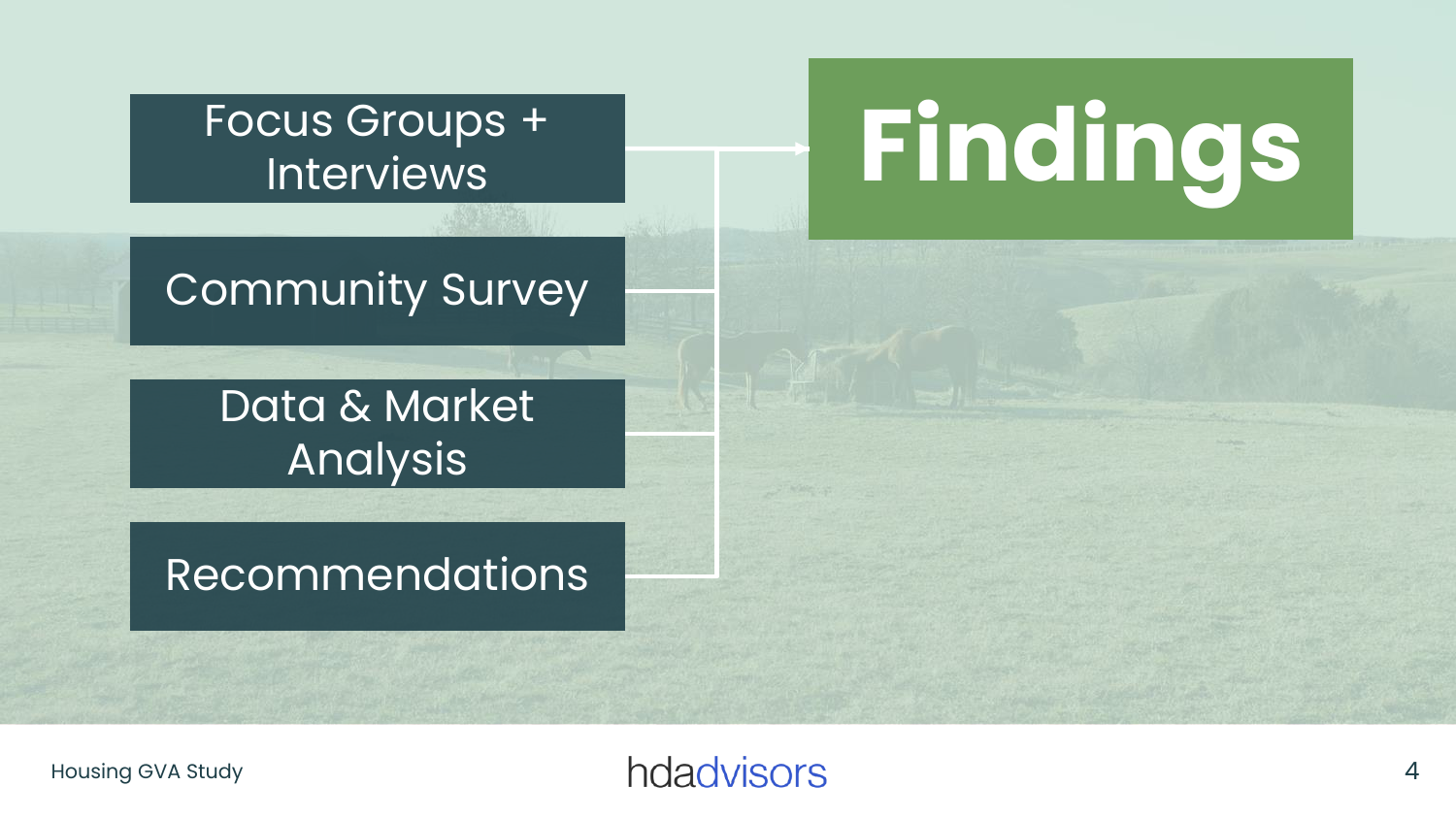# **Goochland County - Strengths**



#### Strong Housing Market

Median household income in the County is high (\$89,741), as are median sales prices (\$421,795).



#### Sustained Demand

Goochland land and homes prices have increased steadily over the decade. Projected job growth in the County is strong.



#### Managed Growth

Goochland has grown more slowly than surrounding jurisdictions.



#### Increased Housing Diversity

More senior and rental housing is in the pipeline.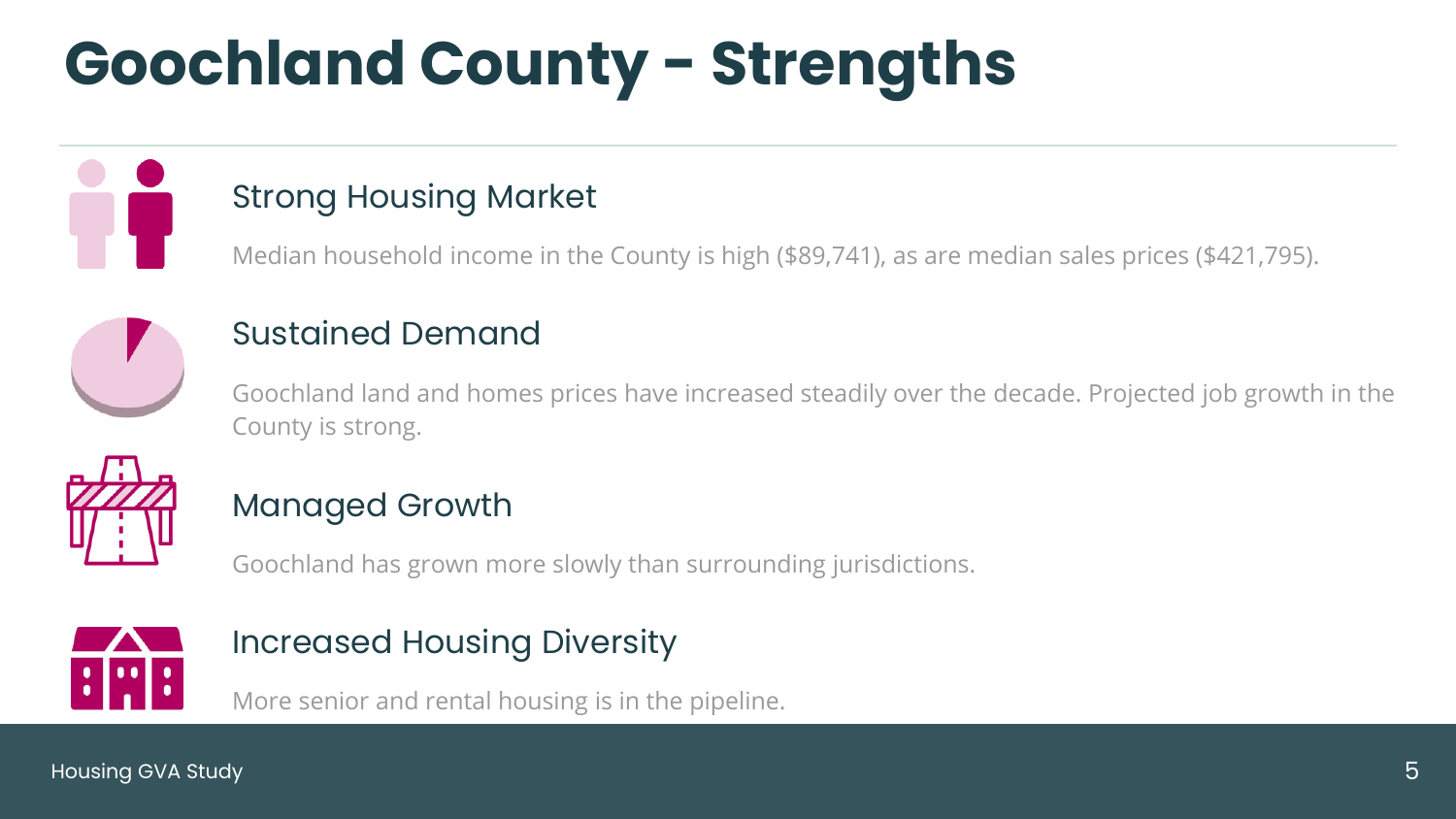# **Challenges**



#### Scarcity of starter and middle-market homes

In 2020 median home price was \$421K. 53% of Goochland County residents earn less than \$100K and it takes approximately \$106k to purchase the median home.



#### Growing Senior Needs

The senior population will almost double by 2040 and One in three seniors living alone is cost burdened.



#### Goochland County employees are living elsewhere

Only 9% of the people employed in the County live in the County.



#### There is an uneven distribution of resources and incomes across the County

The lack of infrastructure in Western Goochland has led to an unequal housing market.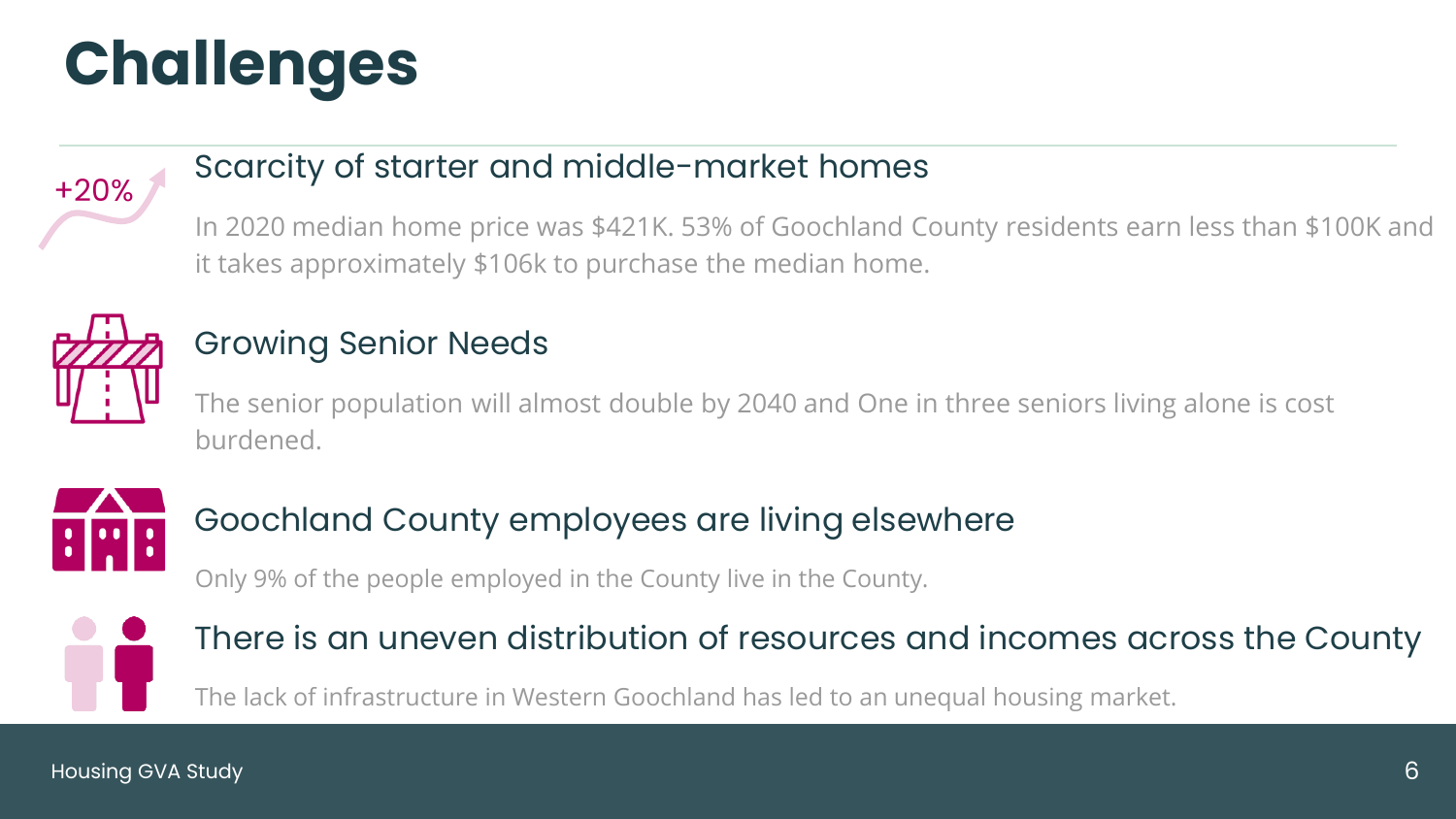## **Recommendations - Quick Starters**

#### Expand Home Repair Work

Increase the number of homes repaired in Goochland County for residents in aging homes with limited means.

**Increase** Affordable Rental Housing **Opportunities** 

Assist qualified developers in building rental housing at a variety of price points. Increase New Affordable Homeownership

Support existing programs that create affordable homeownership opportunities.

Support a Community Land Trust (CLT)

Protecting attainable housing for future generations.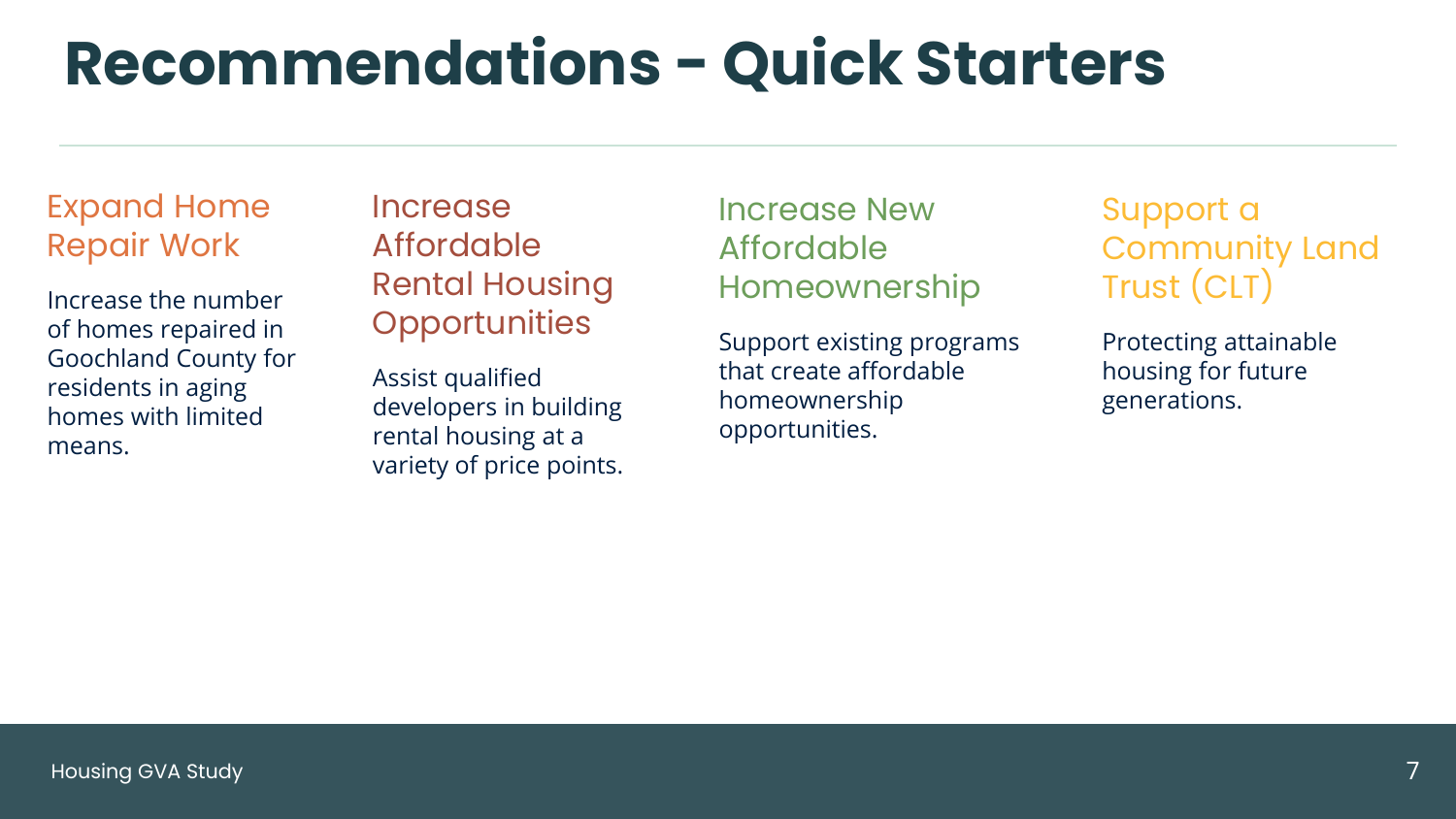## **Recommendations - Longer-Term & Coordinated**

Expand Tax Relief Program Develop a Tiny **Cottage Community** 

Support existing residents who are becoming cost burdened by lowering their tax burden.

Small density rental or homeownership for the County's smaller households. Expand ADU **Ordinance** 

Increase access to accessory dwelling units.

Evaluate an Affordable ADU **Ordinance** 

Consider how adding affordable housing into new planned developments may create housing diversity.

#### Promote Modular **Housing**

Encourage the investment in innovative products that drive down cost.